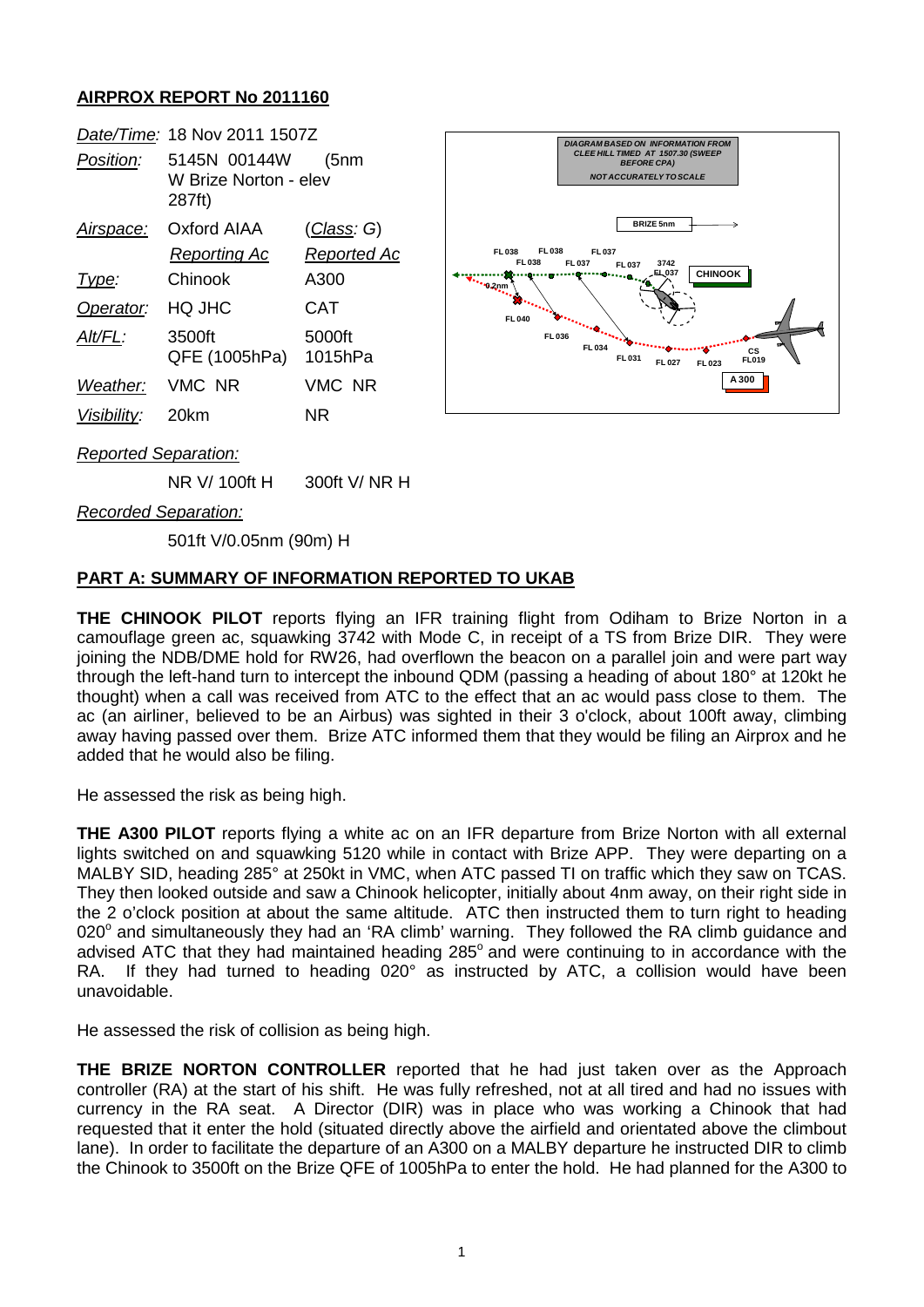climb to 2200ft on the Brize QNH of 1015hPa, which would have given 1600ft separation between it and the holding Chinook.

The ADC rang to request release for the A300, the climbout restriction of 2200ft QNH was passed to him and he read it back. After he had finished talking to the ADC he rang LARS to initiate coordination against a 3716 squawk seen on the A300's planned departure route; he agreed that the LARS ac would remain not above 4000ft Brize QNH and that LARS traffic would avoid his A300 by 3nm until the A300 had climbed above 5000ft.

By that time the Chinook was manoeuvring to enter the Hold having levelled at 3500ft QFE, directly above the climbout lane. As soon as he had finished the co-ordination with LARS the A300 called on frequency (he believes without hearing the recording), *"*Brize Departure A300 C/S airborne standard MALBY departure". He replied something like, "A300 C/S Brize Approach identified, traffic 1 o'clock 1 mile similar heading helicopter co-ordinated above*"* and the pilot replied that he was visual with the co-ordinated traffic. At that time he was considering how he would climb the A300 from under the Chinook but over the top of the LARS ac that he had co-ordinated; he decided that he would turn the A300 onto a more Northerly heading so that he could climb it earlier. He then asked the A300 pilot what alt he was passing in order to verify his Mode C and to ensure that it was past the terrain safe level of 1800ft before he could turn the ac. The A300 replied that he was passing 2900ft – 700ft higher than its cleared level, so he told the pilot to stop climb immediately and turn right so that the ac would pass behind the Chinook but still keep it in sight. As soon as he had finished this transmission the A300 pilot called *"Passing 3-4, ...TCAS"* which he assumed was an RA as by this time the ac were very close, co-level and with the radar returns merged.

He immediately leaned over to the U/T DIR and told him to tell the Chinook that the A300 was climbing through his level. The A300 continued to climb above the Chinook with the contacts still merged.

Once the A300's Mode C indicated above that of the Chinook, he instructed the A300 to continue to climb to FL80. With hindsight he should not have done this as the ac was still responding to the TCAS RA; however, he was trying to establish separation as soon as possible and to continue the climb once the A300 had climbed above the Chinook seemed to be the best way to do this.

He did not inform A300 that he would be filing an Airprox; he believes that he was quite shocked by what had happened as this was the closest that he had ever seen 2 ac on radar.

He passed the A300 over to the civil sector and was relieved from the console.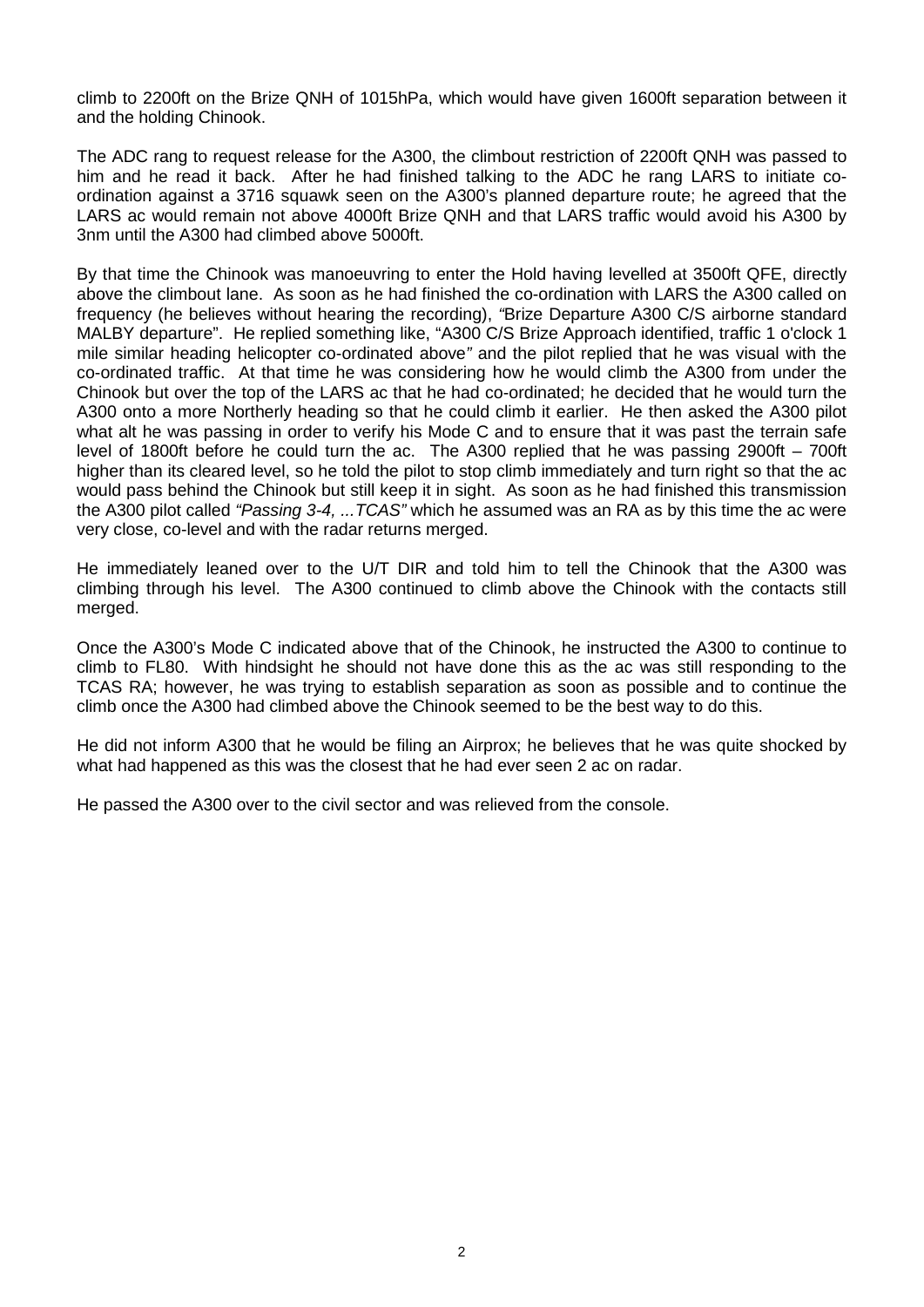UKAB Note (1): On request NATS helpfully provided a TCAS analysis reproduced (disidentified) below.

# **TCAS Performance Assessment**

# Summary:

This was a non-NATS incident that occurred 3nm West of Brize Norton around 1505 on the  $18<sup>th</sup>$  of November 2011. The encounter was between a (non TCAS or Mode S equipped) Chinook and an A300. The Mode A squawks were 3742 and 5210.

# Mode S Downlink

| <b>ADVISORY</b><br><b>CODE</b> | <b>RADL</b><br><b>TIME</b> | <b>Source</b><br>Mode-S | <b>Threat</b><br>Mode-S | <b>Source</b><br>Mode-A | <b>Radars</b>   | Message sent<br>Within previous: (s) |
|--------------------------------|----------------------------|-------------------------|-------------------------|-------------------------|-----------------|--------------------------------------|
| <b>CCL</b>                     | 15:07:11                   | 4961750                 | n/a                     | 5210                    | he1.deb.pea.cle | 3                                    |
| <b>KVS</b>                     | 15:07:21                   | 4961750                 | n/a                     | 5210                    | deb.cle.he1     | ີ                                    |
| <b>AVS</b>                     | 15:07:26                   | 4961750                 | n/a                     | 5210                    | pea.deb.he1.cle | 3                                    |

# InCAS Simulation



**Encounter Diagram Based on Heathrow Single Source Radar Data**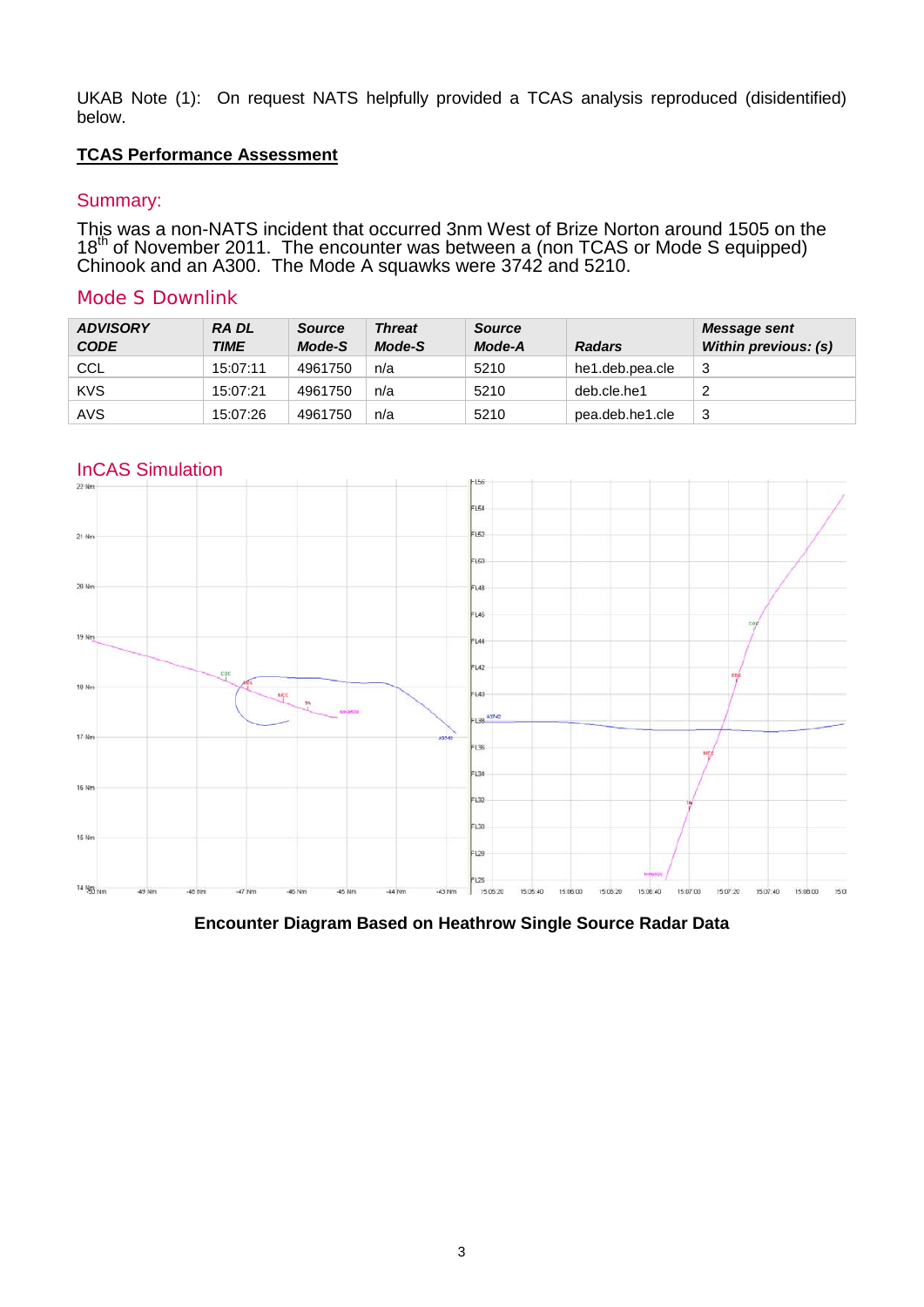

**Encounter Diagram Based on Heathrow Single Source Radar Data**

| <b>CODE</b> | <b>DESCRIPTION</b>         | <b>CODE</b> | <b>DESCRIPTION</b>      |  |
|-------------|----------------------------|-------------|-------------------------|--|
| ТA          | Traffic Alert              | <b>MCC</b>  | Maintain Crossing Climb |  |
| RA          | <b>Resolution Advisory</b> | <b>DDE</b>  | Don't Descend           |  |
| <b>COC</b>  | Clear of Conflict          |             |                         |  |

# **STCA activated at 15:07:15 as observed from the radar recordings.**

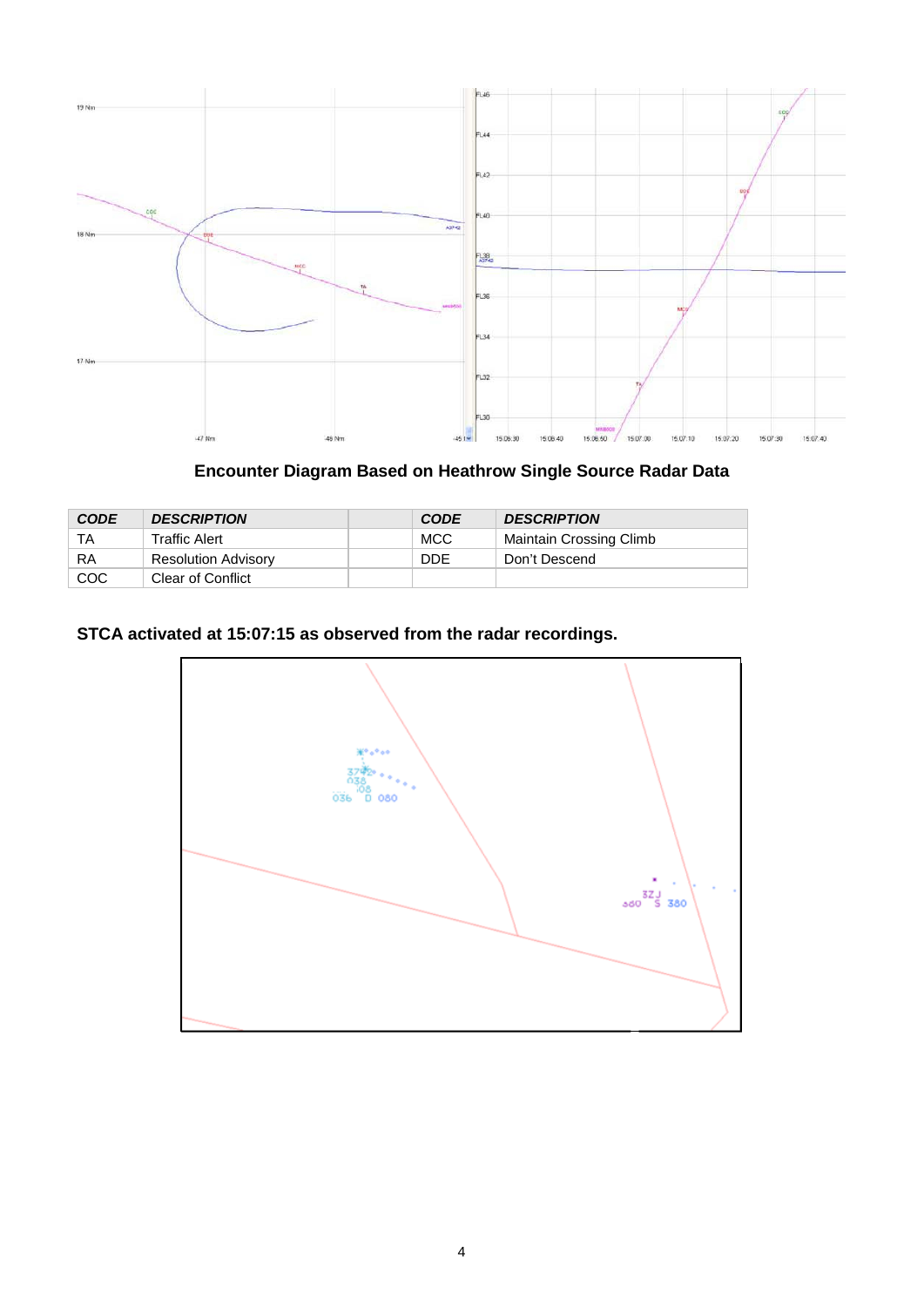# InCAS Alert Statistics

#### **Callsign: A300 Mode A:** 5210

| <b>Alert Time</b> | <b>Alert Description</b>     | Altitude (FL) | <b>Intruder Range (Nm)</b> | Vertical Sep. (ft) |
|-------------------|------------------------------|---------------|----------------------------|--------------------|
| 15:07:00          | <b>TRAFFIC ALERT</b>         | 31            | 0.83                       | 569                |
| 15:07:10          | <b>MAINTAIN V/S CROSSING</b> | 35            | 0.62                       | 202                |
| 15:07:24          | ADJUST V/S                   | 41            | 0.18                       | 388                |
| 15:07:33          | <b>CLEAR OF CONFLICT</b>     | 45            | 0.28                       | 782                |

### **Callsign: CHINOOK Mode A: 3742**

|                                                           |  |  | Alert Time   Alert Description   Altitude (FL)   Intruder Range (Nm)   Vertical Sep. (ft) |  |
|-----------------------------------------------------------|--|--|-------------------------------------------------------------------------------------------|--|
| It is assumed that this aircraft was not TCAS II equipped |  |  |                                                                                           |  |

#### **Closest Point of Approach (CPA)**

|                 | CPA Time   Horizontal Sep. (NM)   Vertical Sep. (ft) |              |
|-----------------|------------------------------------------------------|--------------|
| $15:07:27$ 0.05 |                                                      | $\sqrt{501}$ |

### **Minimum Lateral Separation**

|          | Min. Latsep Time   Horizontal Sep. (NM)   Vertical Sep. (ft) |      |
|----------|--------------------------------------------------------------|------|
| 15:07:27 | $\vert$ 0.05                                                 | -501 |

#### **Minimum Vertical Separation**

|          | Min. Vertsep Time   Horizontal Sep. (NM)   Vertical Sep. (ft) |    |
|----------|---------------------------------------------------------------|----|
| 15:07:16 | 0.46                                                          | 11 |

# Assessment of TCAS Performance

Three sources of information are considered in this analysis: the resolution advisory (RA) messages recorded via mode S downlink which are recorded by Eurocontrol's automatic safety monitoring tool (ASMT); the mode S downlink from the Heathrow radar alone; and a simulation in the software tool InCAS.

The ASMT did not record any downlinked RAs from the Chinook and it is therefore assumed that this aircraft was not TCAS II equipped.

The A300 downlinked three RAs over a period of approximately 15 seconds. Only two of these appear in the InCAS simulation, which is most likely due to the track interpolation - single source radar data are typically available in six-second intervals and the simulator interpolates the track between these points. The missing RA, a *keep vertical speed* (KVS, enunciated 'maintain vertical speed, maintain') appears to have been short-lived; according to the mode S data recorded from the Heathrow radar the KVS was only downlinked in one cycle.

According to InCAS simulation, the A300 received a traffic alert (TA) at 15:07:00 and the first RA – *maintain crossing climb*, MCC, enunciated as 'maintain vertical speed, crossing maintain' – ten seconds later. This timing is in agreement with the mode S downlink, which recorded a crossing climb RA in the three seconds prior to 15:07:11. From the NATS radar recordings STCA is observed to activate at 15:07:15, which is shortly after the first RA. The KVS was issued in the two seconds prior to 15:07:21, which appears from the simulation to have been shortly after the aircraft crossed vertically around 15:07:16.

The final RA, an *adjust vertical speed* (AVS, enunciated 'adjust vertical speed, adjust') was issued in the three seconds prior to 15:07:26, which is in agreement with the simulated time. It should be noted that InCAS splits AVS RAs into several sub-types; on the graph above the AVS is labelled DDE for *do not descend*.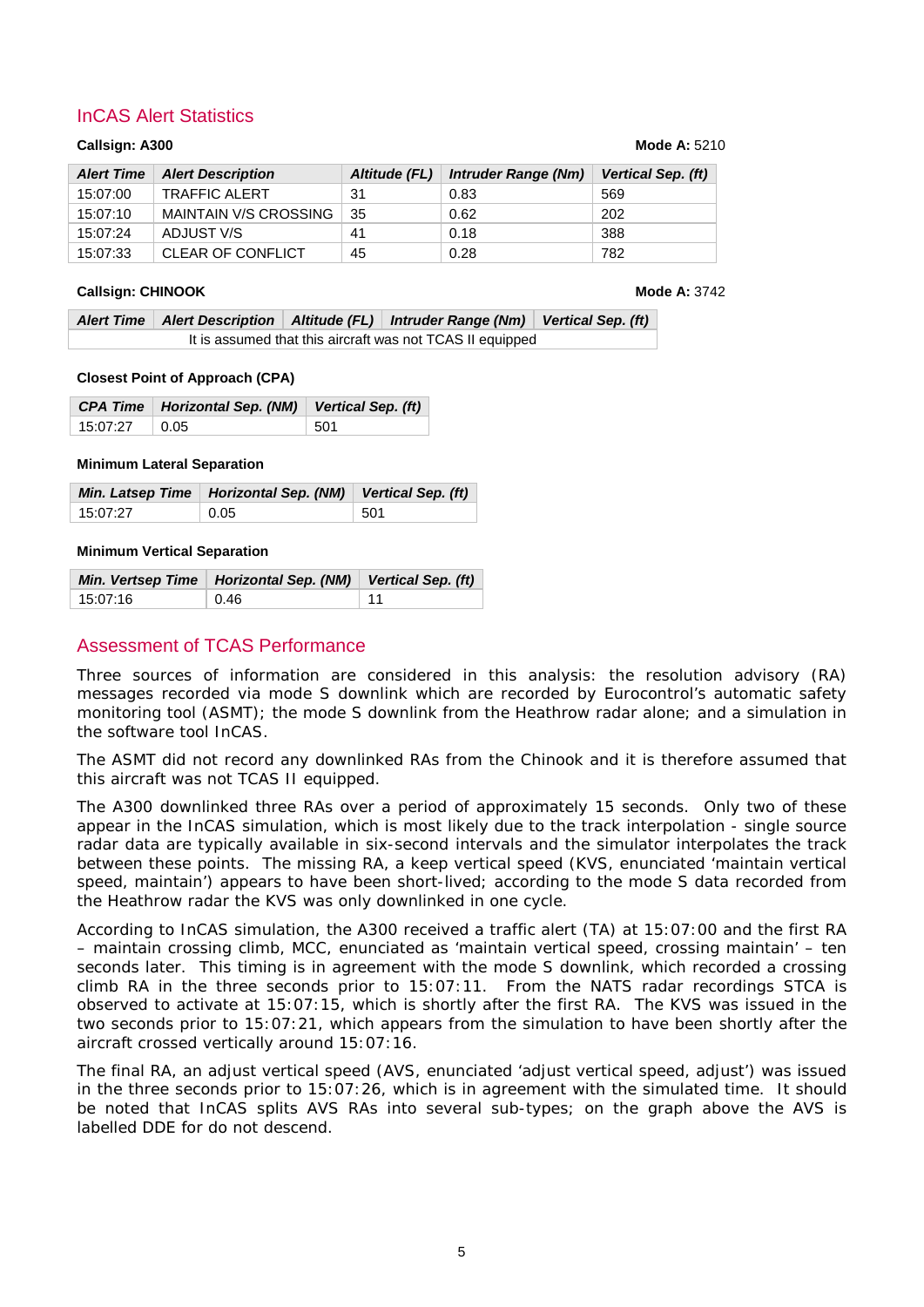The *maintain crossing climb* RA is labelled red in InCAS simulation to indicate that it is considered to be a corrective RA. The IVSI for the A300 at the point at which the MCC was issued is shown below; the pilot was able to comply with the RA with only a very minor change in vertical speed.



**IVSI for the A 300 at 15:07:10'**

**BM SAFETY MANAGEMENT** reported that this Airprox occurred W of RAF Brize Norton (BZN) between a Chinook operating IFR in the NDB/DME hold for RW26, in receipt of a TS from BZN DIR, and an A300 departing IFR on a MALBY 26 SID, in receipt of an ATS from BZN APP. BZN was operating on RW26.

APP reported that his workload was medium to low, with moderate task difficulty and that he had just taken over the APP position so he felt fully refreshed and had no currency issues. At the time of the Airprox, the A300 was the only ac on the APP freq. The Supervisor added that the Unit workload was high to medium and that he did not witness the Airprox as he was assisting LARS who was busy.

The incident sequence commenced at 1458:29 when GND passed the A300 crew climb-out instructions, *"[A300 C/S] after departure climb MALBY SID flight level eight-zero, squawk five-twoone-zero and with Brize Approach one-two-seven decimal two-five-zero";* the pilot read this back correctly.

The MALBY 26 SID requires ac to first depart on the OSGOD SID, climbing on RW track to BZN 0·5DME or 500ft QFE, whichever is later, then turn right onto track 300° to intercept BZN 285R to OSGOD, climbing as directed. After OSGOD, ac are required to turn left direct to MALBY to join CAS 5nm N of MALBY at FL80. The BZN SIDs are, however, designed around the use of the BZN TACAN and to accommodate this, the SID TAP provides coordinates for OSGOD and, if required, ATC can provide civilian crews with climbout instructions so that they can fly the OSGOD SID accurately.

At 1502:55 APP called TWR and stated, *"A300 C/S climb out restriction two thousand two hundred feet Q-N-H, released"*; TWR then reconfirmed with APP "*two thousand two hundred feet on the Q-N-H?"* and APP replied, *"that's the one"* which TWR acknowledged, the landline call ending at 1503.03. As reported by APP, the climb out restriction of 2200ft QNH equates to 1900ft QFE and this height ensured that the A300 would be above the Terrain Safe Level of 1800ft QFE and also provided with 1600ft vertical separation against the Chinook at 3500ft QFE in the NDB/DME hold for RW26.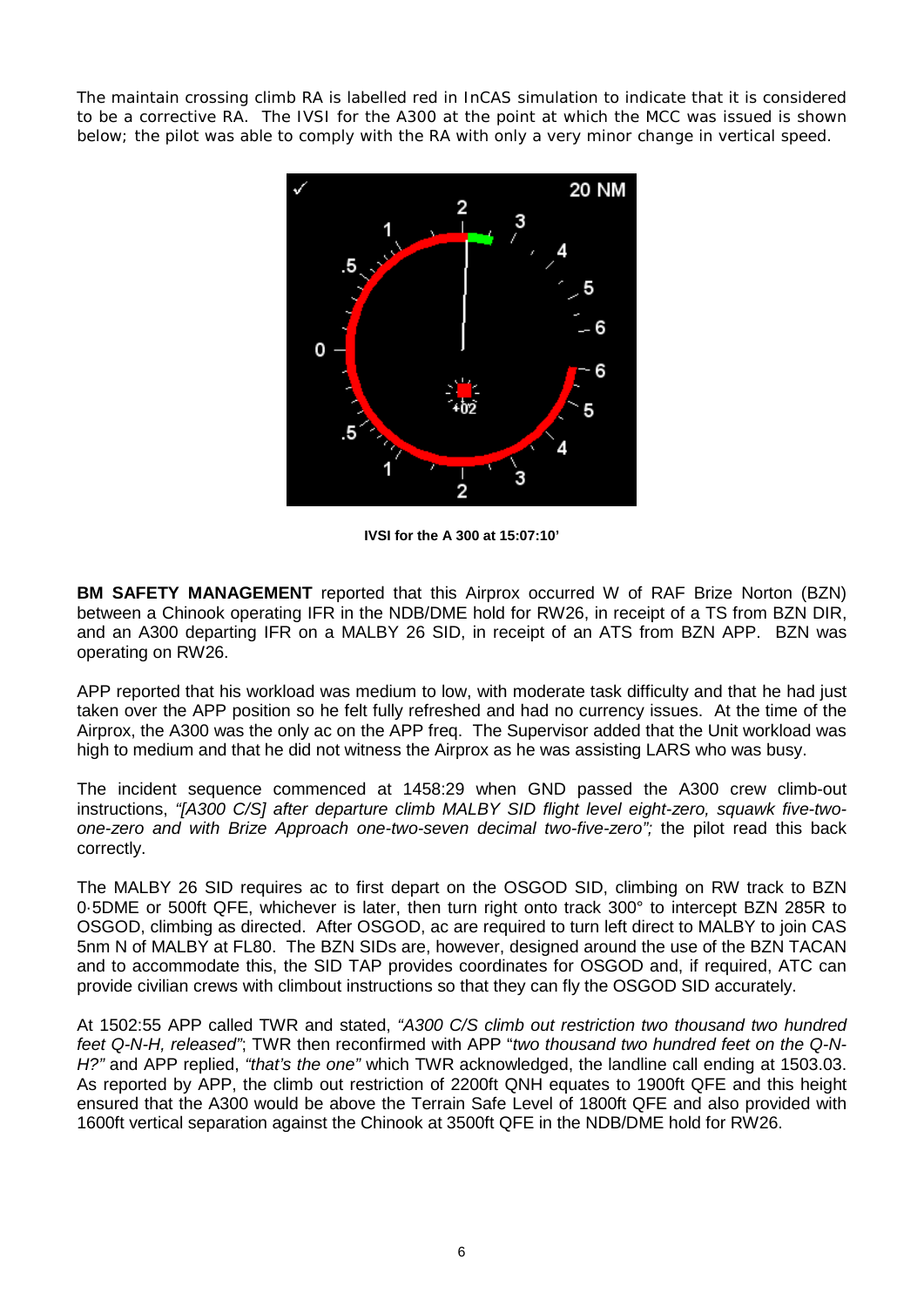Having transferred to TWR's freq, at 1503:13 TWR passed the climb-out restriction to the A300 stating, *"A300 C/S climb out restriction two thousand two hundred feet on Q-N-H one-zero-one-five acknowledge"*; the A300 pilot replied, *"one-zero-one-five copied, we are also able to take the [holding point] Echo for departure"*. TWR immediately re-stated, *"A300 C/S just confirm climb out restriction two thousand two hundred feet on one-zero-one-five"* to which the pilot replied, *"yes, good, copied thank you"*. TWR then informed the A300 pilot that *"I need you to say back, climb out restriction, two thousand two hundred feet"*. The A300 pilot acknowledged this stating, *"yeah, two thousand two hundred feet copied"*. The A300 was then given line-up clearance at 1503:44, cleared for take-off at 1505:02 and left the TWR freq at 1506:13.

CAP 413 Chapter 2 Section 1.14.9 states that:

'when an amendment is made to a clearance, the new clearance shall be read in full to the pilot and shall automatically cancel any previous clearance.'

It is reasonable to argue that a climbout restriction is an amendment to a previously issued clearance. The form of this clearance is outlined at CAP 413 Chapter 2 Section 1.14.4 and states that instructions relating to height/altitude/level should be made as:

'[C/S] *climb to altitude/height/flight-level…'*

However, the RAF's Central ATC School (CATCS) teaches that when there is a requirement to pass an amended climb-out instruction to a departing ac, the following phraseology should be used:

'C/S not above height/altitude/level, cleared take-off…'

This phraseology was introduced by the CATCS following the introduction of CAP413 to mitigate the loss of the military-specific phrase 'climbout restriction' which was not included within CAP413. Consequently, the use of the phrase 'climb out restriction' has not been taught at the CATCS since the introduction of CAP413 [to the military]. However, investigation with RAF ATM STANEVAL and a small sample of Examining Officers at RAF ATC Terminal units has indicated that the phrase 'climbout restriction' is still considered standard. Moreover, the phrase 'not above height/altitude/level…' introduced by CATCS does not appear in CAP413 in the context of clearances to ac and does not appear to have been publicised outside the CATCS.

As stated in the occurrence report, APP contacted LARS at 1505:48 to co-ordinate the departing A300 against LARS traffic 15.9nm WNW of BZN. Agreement was reached that APP would ensure that the A300 avoided the LARS traffic, which was "climbing to four thousand feet QNH" by 3 miles until the A300 was "not below five-thousand feet QNH", the landline call ending at 1506:08.

At 1505:56, DIR passed TI to the Chinook on the A300 stating, *"Chinook C/S report ready for the procedure, traffic to depart Brize Norton, an a three hundred coordinated below"* which the pilot acknowledged.

At 1506:16 the A300 pilot called APP on climb-out, *"Brize Departure good afternoon, A300 C/S airborne"*; the ac was identified and provided with TI on, *"traffic one o'clock, one mile, similar heading, coordinated one thousand feet above"* and the pilot reported, *"we have it in sight".* The subject of this TI was the Chinook which was 2nm WNW of BZN, tracking W at 3500ft QFE. APP reported that he considered the provision of TI about the Chinook a priority since the ac would have been displayed prominently on the A300 TCAS.

CAP413 Chapter 6 Section 1.1.2 states that: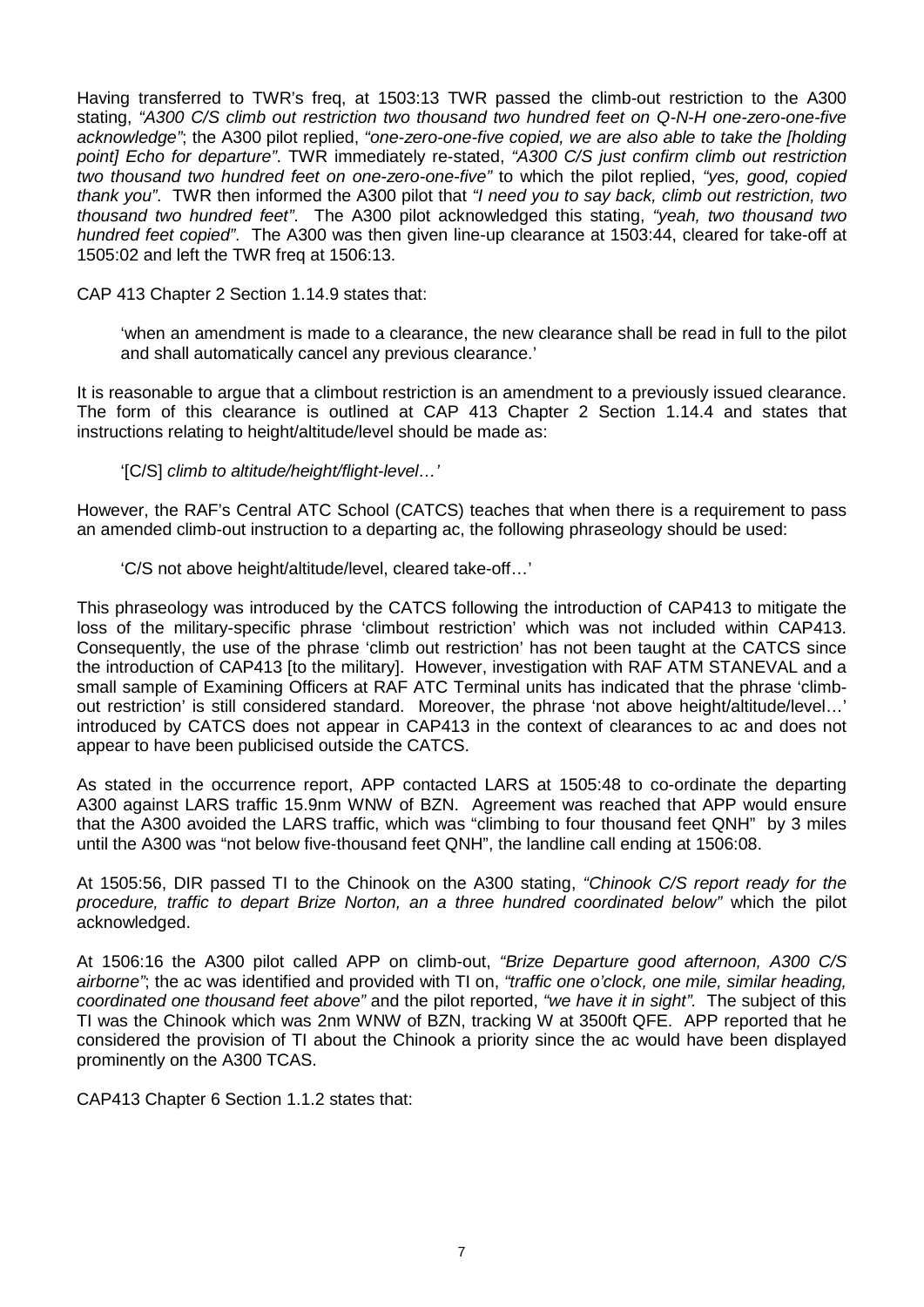'pilots of all ac flying instrument departures shall include the following information on initial contact with the first en-route ATS unit: callsign, SID, current/passing level and initial climb level.'

There is no guidance on what ATCOs are to re-iterate in their first R/T contact with a departing ac. In the absence of any of this information however, the RAF CATCS teaches that, on initial R/T contact between a departing ac and ATC, the ATCO shall re-iterate the altitude/height/level instruction. This teaching is not reflected in any military ATM regulatory or policy document; however, investigation with RAF ATM STANEVAL and a small sample of Examining Officers at RAF Terminal units has provided agreement that CATCS teaching represents 'best practice'.

The A300 can first be seen on the radar replay at 1506:40, 2.1nm WSW of BZN indicating 1900ft, which is equivalent to 1700ft BZN QFE or 2000ft QNH. The radar replay shows the A300's SFL [Mode S derived Selected Flight Level] to have been set to FL80; however, Mode S is not available on the BZN radar and controllers therefore do not have access to SFL. At 1506:48 the radar replay shows the A300 had commenced a right turn to OSGOD, 2.5nm WSW of BZN, indicating 2500ft (2300ft BZN QFE or 2600ft QNH); this is later than required by the OSGOD SID described at above.

APP stated (in a conversation after he had completed his report) that, given the high workload for aircrew on departure, pilots who are instructed to level at 2500ft or below are not routinely asked to verify their Mode C, this being done when they report level. APP reported and confirmed subsequently, that, once the A300 was on freq, his focus was on determining how to climb the ac from beneath the Chinook, while avoiding and then climbing over the previously coordinated LARS traffic. Having decided to vector the A300 to the N to facilitate a further climb, in order to verify the A300's SSR Mode C and to confirm that they were above the TSL, he requested (at 1506:48) the A300's passing altitude. The pilot replied that they were, *"now above two thousand nine hundred and now setting the standard altimeter"*; APP immediately replied, *"A300 C/S your climb out restriction was two thousand two hundred feet, avoiding action stop climb immediately, turn right heading zerotwo-zero degrees"*. At that point, the radar replay shows the Chinook 0.9nm NW of the A300, tracking W, with the A300 indicating 2800ft (2600ft BZN QFE or 2900ft QNH), tracking 300° to OSGOD.

At the end of APP's avoiding action instruction, the A300 replied at 1507:04 that they were, "*now above three thousand four hundred and right heading zero-two-zero confirm"*. At that point, the radar replay shows the Chinook to be 0.7nm N of the A300, continuing to track W with the A300 indicating 3200ft (3000ft BZN QFE), tracking 300°.

As stated by APP in his report and recorded on the tape transcript at 1507:08, APP leaned over to the [trainee] DIR and told him to tell the Chinook that, "*He's [the A300] gone right through his [the Chinook] level, tell him [the Chinook] about the [A300 C/S]*". Co-incident with the end of this warning, the A300 transmitted at 1507:11, *"TCAS call, so we are climbing"*. At 1507:12, DIR issued a warning to the Chinook stating, *"the A three hundred has gone through his level, he's one mile south of you, north-west bound, indicating one thousand one hundred feet below".* At that point, the radar replay shows the A300 to be 0.6nm SE of the Chinook, indicating 200ft below. The Chinook crew acknowledged the TI.

At 1507:16, with the A300 and Chinook indicating co-altitude on the radar replay, APP asked the A300, *"can you see the helicopter in your one o'clock by half a mile?"* and the pilot replied *"yeah we have it in sight...".* At 1507:25, DIR updated the TI to the Chinook stating, "*that traffic's now above you by two hundred feet*" with the Chinook crew replying at 1507:31 "*that's copied, we're visual, he went quite close over the top of us then*".

The CPA occurred at 1507:30 as the A300 passed approximately 500ft over the Chinook.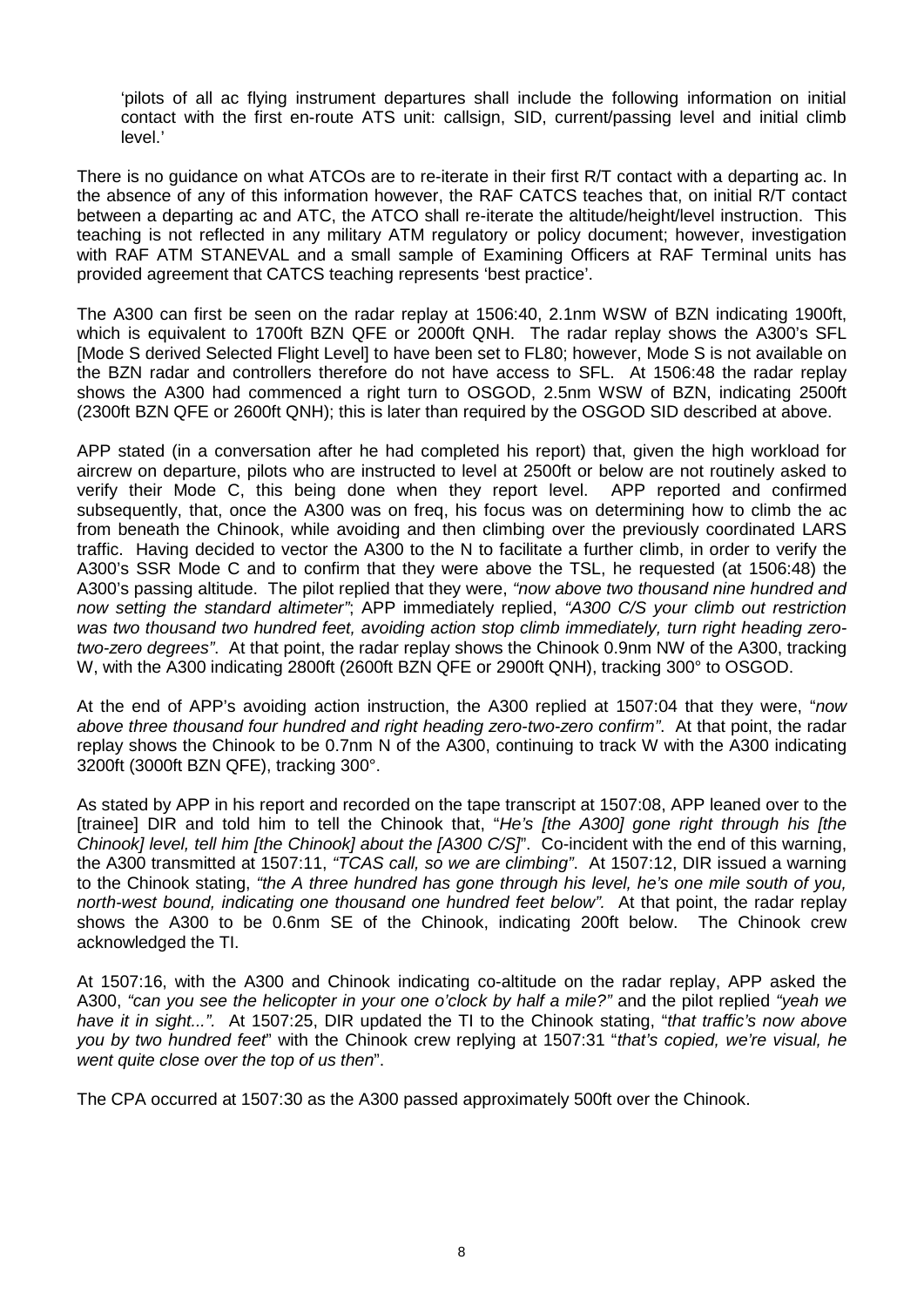The immediate cause of this Airprox was the climb by the A300 above the climb-out restriction imposed by APP; however, to explain why that occurred would require access to the A300 crew which is outwith the mandate of BM SM and will be addressed in the parallel UK AAIB investigation.

A review of CAP413, the Manual of Military Air Traffic Management, RAF ATM Force Orders, CATCS teaching, liaison with RAF ATM STANEVAL and a straw-poll of ATM Examining Officers was conducted. This showed, as highlighted above, that significant discrepancies exist in terms of the phraseology to be used in the passing of climb-out restrictions to ac.

In terms specifically of the ATM aspects on the day of the incident and based upon the accepted standard of phraseology in use by RAF ATM terminal units, TWR and APP both acted correctly in passing the climbout restriction to the A300; moreover, the ADC should be commended for persevering with obtaining a readback of the climb out restriction from the A300 crew. APP, faced with a relatively complex task in facilitating the safe departure of the A300 against the Chinook and the LARS traffic, understandably focussed on planning, assuming that the A300 would adhere to the climbout restriction. Whilst hindsight and 'best practice' suggests that APP should have re-iterated the climb instruction to the A300 on the initial call, his stated priority was, understandably, providing the A300 with TI on the Chinook. Moreover, there is no clear regulatory guidance on this specific matter. Once APP noted that the A300 had climbed through 2200ft QNH, although his attempts to control the situation and ensure that DIR was apprised of the situation were commendable, given the A300's RoC, the opportunity for APP to avert the Airprox had been lost.

While the immediate cause of the Airprox was the A300's climb through the altitude assigned it by APP, based upon the anecdotal misunderstanding by the A300 crew of the phrase 'climbout restriction', this latent condition can be seen to have been the root cause.

SO1 ATM Regs at the MAA has undertaken to raise the issues identified with respect to CAP413 and 'climbout restriction' phraseology with the Phraseology Working Group.

BM SM has requested that RAF ATM Force Cmd liaises with RN Fleet ATM, BM SM, CATCS the MAA and the CAA to review CAP413 with regard to those issues identified with respect to 'climbout restriction' phraseology.

UKAB Note (1): Any small discrepancies in the timings of radar data are as a result the use of the recordings of different radar heads in different sections of the report. The timings on the RT transcripts accord with those on the Clee Hill Radar.

UKAB Note (2): The AAIB conducted an investigation of this occurrence under their remit to investigate serious incidents.

# **PART B: SUMMARY OF THE BOARD'S DISCUSSIONS**

Information available included reports from the pilots of both ac, transcripts of the relevant RT frequencies, radar photographs/video recordings, reports from the air traffic controllers involved and reports from the appropriate ATC and operating authorities.

The Board noted the AAIB report (AAIB Bulletin 7/2012, on their website: [Air Accidents Investigation:](http://www.aaib.gov.uk/publications/bulletins/july_2012.cfm)  [July 2012\)](http://www.aaib.gov.uk/publications/bulletins/july_2012.cfm) and agreed their findings.

The CAA AATSD Advisor informed Members that CAP413 promulgates jointly agreed civil/military RT phraseology. It was his view that, although there were significant mitigating factors, the incorrect phraseology had contributed to the incident. A civil controller Member opined that the RAF should address the issue that the controller used a phrase that is not in CAP413, not taught at CATCS but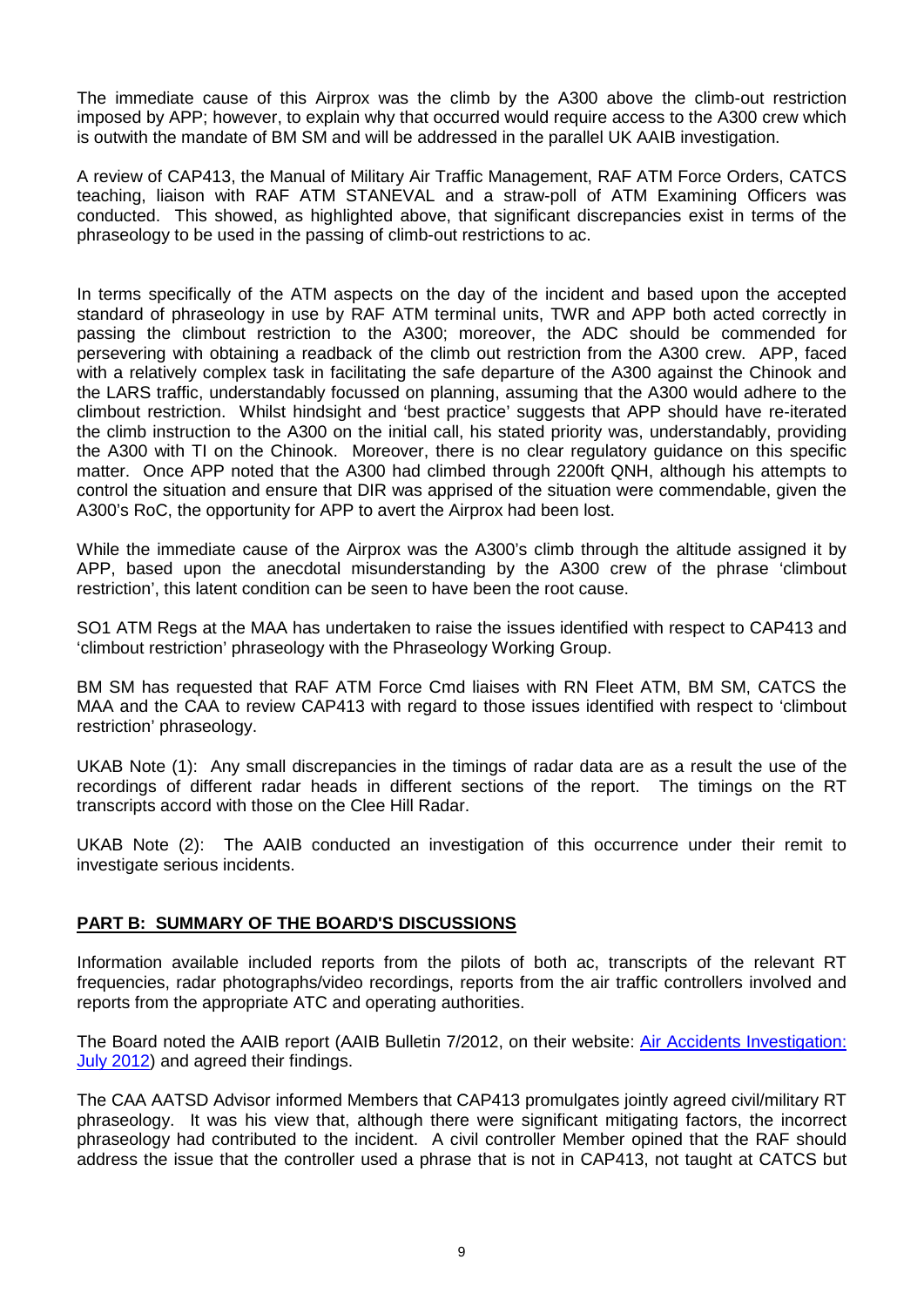appears to be widely used by RAF ATCO's and crucially by examiners. He opined that the phraseology 'after departure climb to altitude 2200', (due traffic... could be added as a nicety) is short and unambiguous. He went on to highlight the dangers to aircrew of not passing altitude and cleared level on departure. Another controller observed that, judging from the transcript, the crew were not native English speakers and emphasised the importance of the entire controlling team treating such crews with particular attention. Members were informed that foreign crews operate into Brize Norton as a matter of routine and the controllers are fully aware of the need to make due allowances for nonnative English speakers. Members noted BM SM's comments (in the Part A above) regarding correct phraseology for 'departure restrictions' and accepted that the teaching for military controllers had been amended.

Members sympathised with the Brize Norton ADC and commended his persistence in attempting to get a correct readback of the A300's departure clearance; however a controller Member pointed out that controllers must persevere until a full and accurate readback of any clearance is received; this provides him with an indication that the crew have understood the message. An airline pilot Member agreed but added that there might have been a flight deck CRM issue as both pilots should understand and agree any clearance. Since the AAIB Report indicates that both pilots understood the term 'climbout restriction', it appeared that one or both of the pilots might have been distracted by the short, but unfamiliar, taxi pattern or by the reduced RW length. He also pointed out that when the TWR controller passed the climb-out restriction and had to persist to get the crew to acknowledge, he did eventually get the pilot to say *"yeah, two thousand two hundred feet copied"*. This then places a responsibility on the pilot to understand what he has acknowledged despite not repeating the words 'climb-out restriction'. A pilot should not repeat a set of numbers to ATC requesting a read back and then completely ignore them, without considering what they relate to. The pilot had a responsibility in this respect that he did not fulfil. The crew's subsequent climb above their cleared altitude was more likely to be as a result of what was happening on the flight deck than a misunderstanding of the 2200ft 'restriction'. CRM broke down for whatever reason.

A Controller Member highlighted the issue of the A300 crew not checking-in with APP correctly (CAP413 Chapter 3 para 1.4.1) and APP not querying the A300's passing and cleared level on departure because he thought the crew were in a high workload and it is not routine for ac below 2500ft to be asked. Since this was not commented on by BM SM he opined that there may be a local instruction that goes against requesting a crew on departure to report their passing level if they do not pass it. Finally he commented that APP passed traffic info on first contact to the A300, rather than check passing level. He opined that RAF ATCO's need to adopt a more 'defensive controlling' attitude and prioritise their workload better; the first thing should have been to check the level passing and confirm to what level the ac was climbing. Once this is checked the TI becomes more relevant and accurate.

Putting all these factors together the Board agreed that there had been a chain of events leading to the A300 climbing through the altitude assigned by Brize Norton ATC. The crew did not assimilate the climb out restriction of 2200ft [although the AAIB report stated that they were aware of the intended meaning of the phraseology] and the ADC did not persevere in his efforts to make the crew read back the instruction in full. Once airborne the A300 crew did not confirm their cleared altitude when they checked in and the APP did not challenge the crew's understanding of their cleared altitude. Once this final barrier had been breached the high climb rate of the A300 left no time for further intervention by ATC.

In assessing the risk Members looked at the barriers remaining to prevent a collision. Both the APP controller and the Chinook crew detected the confliction too late to affect the outcome. However, the A300 crew first saw the Chinook at a range of 1900m, then reacted correctly to their TCAS warning. A majority of Members considered the resulting separation was less than optimum, with the A300 climbing through the Chinook's level at a range of 850m; at the CPA in azimuth of 100m, the A300 was 500ft above the Chinook. Nevertheless, given the A300 crew's visual sighting and correct